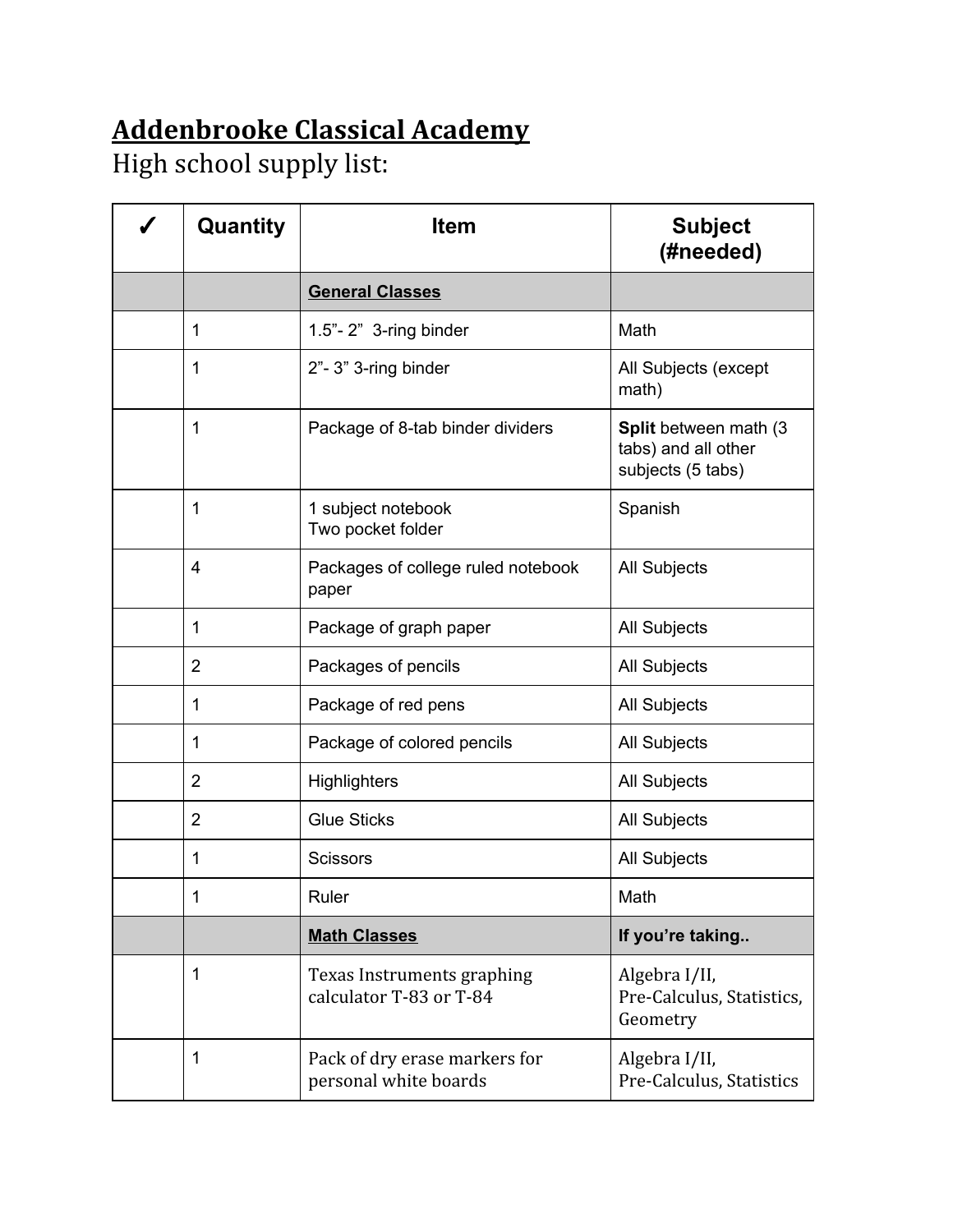| 1              | Compass                                       | Geometry                                                                                                |
|----------------|-----------------------------------------------|---------------------------------------------------------------------------------------------------------|
| 1              | Protractor                                    | Geometry                                                                                                |
|                | <b>Science Classes</b>                        | If you're taking                                                                                        |
| 1/ class       | 1" 3-ring binder                              | Physics, Astronomy,<br>Geology, Integrative<br>Sciences, Chemistry,<br>Biology                          |
| 1              | Single subject spiral notebook                | Chemistry/ Biology                                                                                      |
|                | <b>Elective Classes</b>                       | If you're taking                                                                                        |
| 1              | 1/2" 3-ring binder                            | Choir- not meeting first<br>semester                                                                    |
| $\overline{2}$ | Packages of 3x5" index cards                  | Choir- not meeting first<br>semester                                                                    |
| 1              | Shoulder Rest (if playing violin or<br>viola) | Orchestra- not meeting<br>first semester                                                                |
| 1              | <b>Plastic Folder</b>                         | Orchestra- not meeting<br>first semester                                                                |
| 1              | Small soft cloth to wipe strings              | Orchestra- not meeting<br>first semester                                                                |
| 1/class        | Two-pocket folder                             | Piano Lab, Guitar Lab,<br><b>Great Writers &amp; Creative</b><br>Writing- not meeting first<br>semester |
| 1              | Method book                                   | Guitar Lab- not meeting<br>first semester                                                               |
| 1              | 1" 3-ring binder                              | <b>Great Writers &amp; Creative</b><br>Writing- not meeting first<br>semester                           |
| 1/class        | Single subject notebook                       | <b>Great Writers &amp; Creative</b><br>Writing- not meeting first<br>semester                           |
| 1              | Compass                                       | Art                                                                                                     |
| 1              | Pair non-latex gloves                         | Art                                                                                                     |